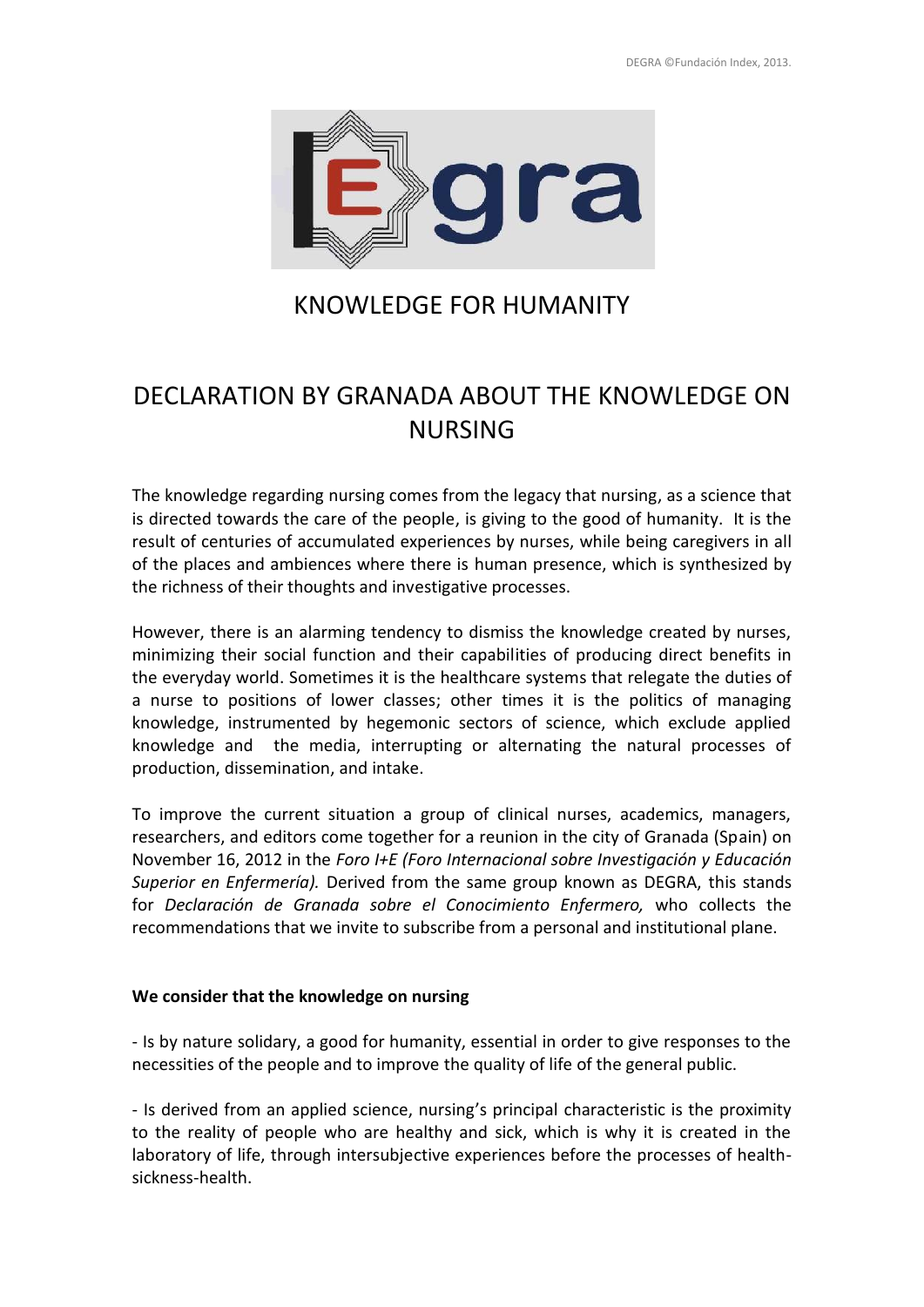- Is primarily run by research nurses and academics, which transform the formal vocabulary generated through clinical practices and reflect it into valid universal knowledge.

- Is conveyed in a natural way through scientific journals for nurses and through areas of related knowledge in places where nurses publish their work.

### **In general we commit to**

- Defend the natural processes of generating the knowledge of nursing and its enhancement so that it can be transferred to professional practice in the shortest amount of time possible.

- Promote the auto-recognition of nursing as its own producer of knowledge, through this manner defying the professional identity and combating the uncritical assimilation of knowledge imported from other disciplines and other contexts.

- Work so that knowledge in general and that knowledge of nursing in particular is freely accessible, favoring its availability as much for professional as for the general public.

- Pacifically oppose those practices that use the knowledge on nursing as an object of economic or curricular marketing, diverting the real end towards that which is generated.

#### **For those reasons we recommend**

## **[To the nurses, the professional and scientific societies, and to the agents of knowledge]**

- Adopt ethical and responsible practices in the processes of investigation, orienting them to satisfy the health necessities of the general public, complying with the social purposes that correspond to them.

- Consider the potential of the people to produce valid knowledge, respecting and incorporating to the nursing vocabulary, cultural understanding, and enhancing caregiver skills in the people and in families.

- Develop strategies of cooperation, promoting the existence of communities of open knowledge where resources can be shared and information be exchanged.

- Divulge research findings in valid media, that is accessible to nurse and the scientific community in general, independent of language or territory.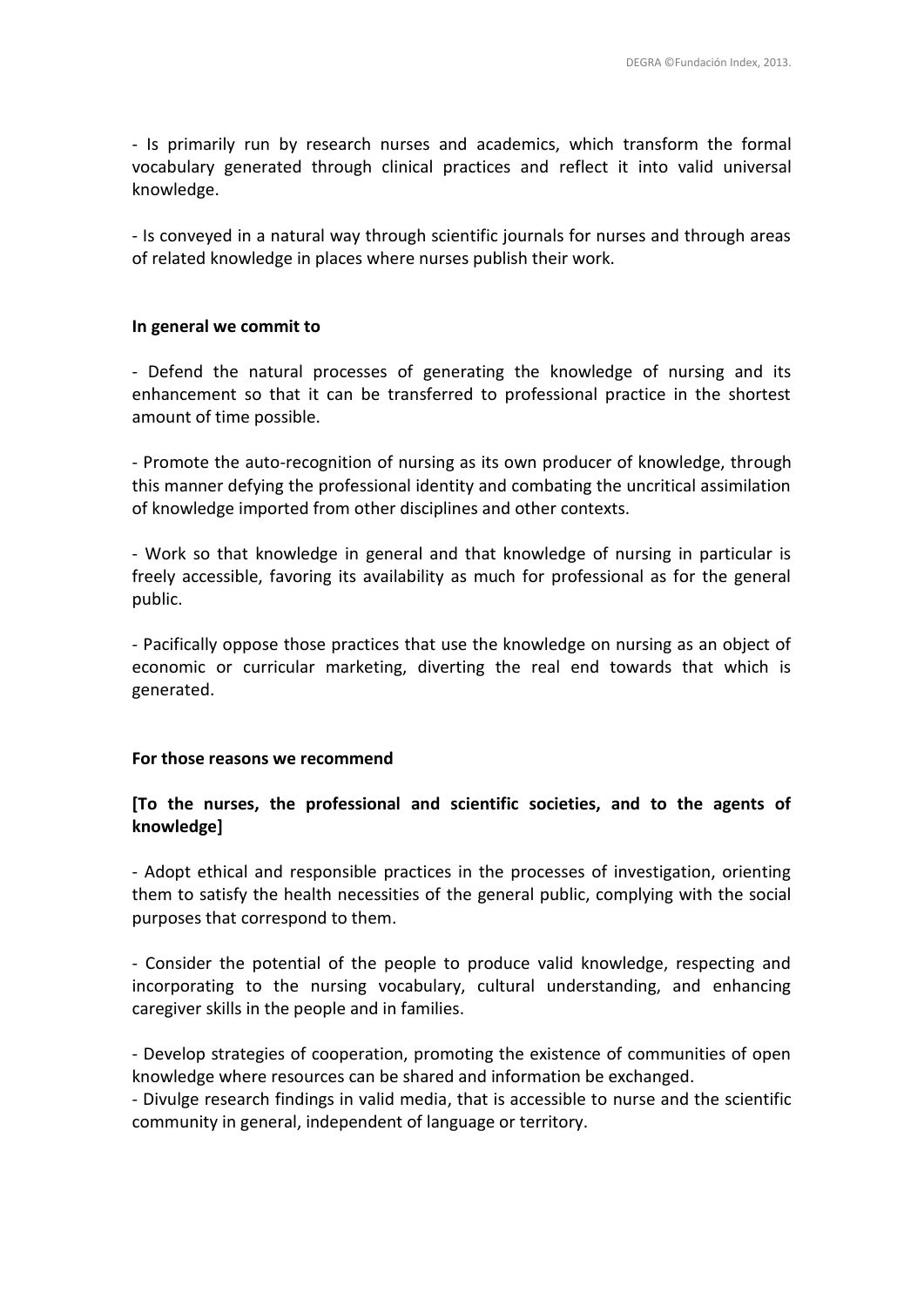### **[To the Health Institutions]**

- Independent of the scientific resources that you make available to professionals, guarantee nurses access to their own sources of disciplinary knowledge, since these provide the best scientific evidence to base clinical decisions on and to favor their professional growth.

- Establish as institutional priority the training and the research done on behalf of professionals in nursing, generating resources for this, favoring cooperative work and creativity, with an assumption that the results of the research in nursing can help improve the quality of care.

- Promote exchange and dialogue between generations so that the experience can be placed at the service of the enthusiasm and creativity of the younger generations.

### **[To the Educational Institutions]**

- Guarantee that nursing students are trained by competent nurses, especially in the specific areas of the discipline, independent of participation by other professionals in other subjects complimentary to the curriculum.

- Raise the education of nurses, from the diverse forms of thinking and methodologies that concur in an applied discipline such as nursing, without exclusion and resistance that limits the competency field of nurses.

- Ensure access for nurses to programs of higher education, which are specific and specialized, that contribute to their academic and professional development, favoring the consolidation of nursing as a science.

- Build a research culture within the training areas, so that nurses are empowered to in their own processes of generating and managing knowledge.

## **[To the Institutions of Evaluation]**

- Generate contextualized and inclusive systems of evaluation that value, in its just measure, the social engagement of nursing knowledge, avoiding penalizing it depending on the mechanism and they use for broadcasting, or the cultural context in which it develops.

- Ensure that nurses are evaluated by competent nurses and not by other professionals, avoiding the use of management systems of knowledge that structurally exclude nurses.